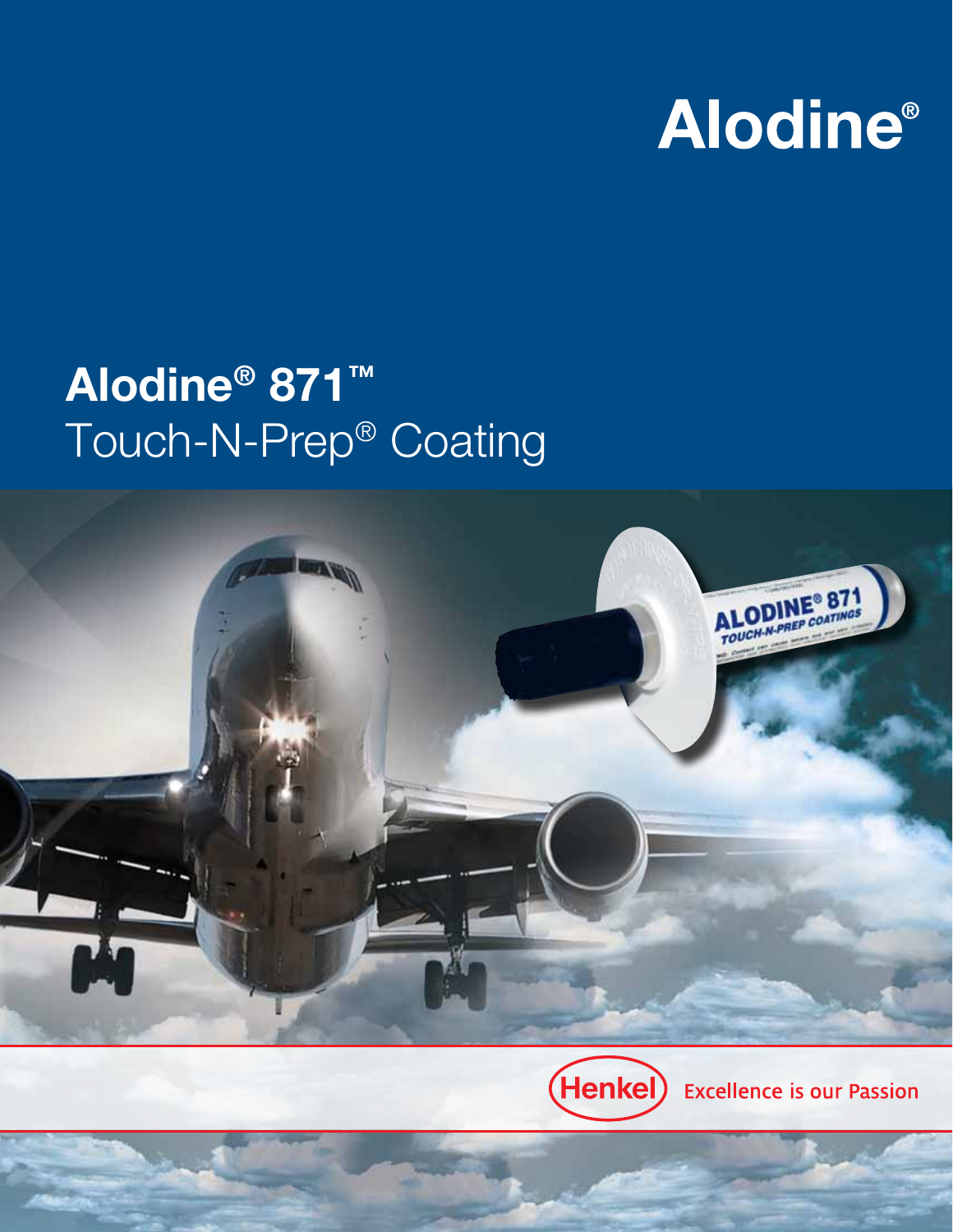## **Alodine®**

## Alodine® 871™ Touch-N-Prep® No-Rinse Conversion Coating

|                                                                                                                                                                                                                                                                                                                                                                                                                                                                                                                                                                                                                                                                                                                                                                                                                                                                                     | Metal Processing Lines                                                                                                                                                                     | Aircraft Depaint & Repaint | Coolants                                                                                                                                                                           | Henkel Product Number<br>Case | Consistency | Form             | How to Apply | Mix Ratio (product:water) | Chemistry      | Aluminum                                                                             | Temperature      | Time         | <b>ALODINE® 8</b><br>ALODINE <sup>®</sup> 87                                                                                                                                                                                                                                                                                                                                                                                                                                                                                                                                                                                                                                 |
|-------------------------------------------------------------------------------------------------------------------------------------------------------------------------------------------------------------------------------------------------------------------------------------------------------------------------------------------------------------------------------------------------------------------------------------------------------------------------------------------------------------------------------------------------------------------------------------------------------------------------------------------------------------------------------------------------------------------------------------------------------------------------------------------------------------------------------------------------------------------------------------|--------------------------------------------------------------------------------------------------------------------------------------------------------------------------------------------|----------------------------|------------------------------------------------------------------------------------------------------------------------------------------------------------------------------------|-------------------------------|-------------|------------------|--------------|---------------------------|----------------|--------------------------------------------------------------------------------------|------------------|--------------|------------------------------------------------------------------------------------------------------------------------------------------------------------------------------------------------------------------------------------------------------------------------------------------------------------------------------------------------------------------------------------------------------------------------------------------------------------------------------------------------------------------------------------------------------------------------------------------------------------------------------------------------------------------------------|
| <b>Chemical</b><br><b>Specialties</b>                                                                                                                                                                                                                                                                                                                                                                                                                                                                                                                                                                                                                                                                                                                                                                                                                                               | <b>Application</b>                                                                                                                                                                         |                            |                                                                                                                                                                                    | <b>Characteristics</b>        |             |                  |              |                           |                | <b>Substrate</b>                                                                     | <b>Operation</b> |              | <b>Description</b>                                                                                                                                                                                                                                                                                                                                                                                                                                                                                                                                                                                                                                                           |
| Alodine <sup>®</sup> 871™<br>Touch-N-Prep <sup>®</sup><br>Coating                                                                                                                                                                                                                                                                                                                                                                                                                                                                                                                                                                                                                                                                                                                                                                                                                   |                                                                                                                                                                                            |                            | $\bullet$                                                                                                                                                                          | 887197<br>(EMEA:<br>446362)   | Liquid      | Ready-<br>to-Use | Pen          | Use as<br>Received        | Tri-<br>Chrome |                                                                                      | Ambient          | Until<br>Dry | Alodine <sup>®</sup> 871 <sup>™</sup> Touch-N-Prep <sup>®</sup> Coating is a non-hexavalent,<br>tri-chrome, dry-in-place conversion coating designed for use on<br>aluminum and its alloys. The pen used to deliver this product<br>provides an easy and safe method of repairing bare areas of<br>aluminum surfaces. Alodine® 871™ Touch-N-Prep® Coating is<br>formulated for both bare corrosion protection, such as ASTM<br>921-02, and bonding applications when combined with organic<br>coatings or structural adhesives. Meets MIL-DTL-81706B, Type<br>2, Class 1A & 3, Form VI, Method D, Chemical Conversion<br>Materials for Coating Aluminum and Aluminum Alloys. |
| <b>Alodine®</b><br>Touch-N-Prep <sup>®</sup><br>Replacement<br><b>Tips</b>                                                                                                                                                                                                                                                                                                                                                                                                                                                                                                                                                                                                                                                                                                                                                                                                          |                                                                                                                                                                                            |                            |                                                                                                                                                                                    | 598819                        | n/a         | n/a              | n/a          | n/a                       | n/a            |                                                                                      | n/a              | n/a          | A felt replacement tip for use with the Alodine <sup>®</sup> 871 <sup>™</sup><br>Touch-N-Prep® coating applicator.                                                                                                                                                                                                                                                                                                                                                                                                                                                                                                                                                           |
| easy-to-use method of repairing conversion coatings on aircraft and aircraft part surfaces.<br>The unique Alodine® 871™ Touch-N-Prep® no-rinse conversion coating effectively repairs bare aluminum<br>substrates to prevent corrosion. It does not require rinsing, and can be air-dried or force-dried with hot air.<br>The high-density acrylic tip of the Touch-N-Prep® pen can be modified with a single-edge razor blade to form any shape.<br>The design of the Touch-N-Prep® pen allows repair of hard-to-reach places or the underside of aircraft. This new application<br>method controls the amount of coating applied to the surface. Use Alodine® 871™ Touch-N-Prep® sparingly – a little goes a<br>long way. This optimized application method greatly reduces the amount of chemical used and generates no secondary waste<br>associated with other repair methods. |                                                                                                                                                                                            |                            |                                                                                                                                                                                    |                               |             |                  |              |                           |                |                                                                                      |                  |              |                                                                                                                                                                                                                                                                                                                                                                                                                                                                                                                                                                                                                                                                              |
| Touch-N-Prep® coatings represent a dramatic environmental improvement over current methods of chemical coatings touch up.<br>The easy-to-use, dry-in-place coating is a cost-effective and safe method of touch-up repairs of aircraft and aircraft part surfaces.                                                                                                                                                                                                                                                                                                                                                                                                                                                                                                                                                                                                                  |                                                                                                                                                                                            |                            |                                                                                                                                                                                    |                               |             |                  |              |                           |                |                                                                                      |                  |              |                                                                                                                                                                                                                                                                                                                                                                                                                                                                                                                                                                                                                                                                              |
| <b>Product Features and Benefits</b>                                                                                                                                                                                                                                                                                                                                                                                                                                                                                                                                                                                                                                                                                                                                                                                                                                                |                                                                                                                                                                                            |                            | • Easy to use, cost effective touch-up and repair applicator<br>• Designed to save labor, material, and time with easy to use applicator<br>• Non-rinsing, dry-in-place technology |                               |             |                  |              |                           |                | <b>Approvals</b><br><b>MIL-DTL-81706B, Type 2,</b><br>Class 1 & 3A, Form 6, Method D |                  |              |                                                                                                                                                                                                                                                                                                                                                                                                                                                                                                                                                                                                                                                                              |
|                                                                                                                                                                                                                                                                                                                                                                                                                                                                                                                                                                                                                                                                                                                                                                                                                                                                                     | • Excellent paint adhesion and painted corrosion resistance<br><b>Messier-Dowty</b><br>• Contains sufficient solution to treat up to 50 sq ft (4.6 sq m)<br>• NSN Number: 8030-01-560-9113 |                            |                                                                                                                                                                                    |                               |             |                  |              |                           |                |                                                                                      |                  |              |                                                                                                                                                                                                                                                                                                                                                                                                                                                                                                                                                                                                                                                                              |

### Touch-N-Prep® Coatings Pen

### Product Features and Benefits

- Easy to use, cost effective touch-up and repair applicator
- Designed to save labor, material, and time with easy to use applicator
- Non-rinsing, dry-in-place technology
- Excellent paint adhesion and painted corrosion resistance
- Contains sufficient solution to treat up to 50 sq ft (4.6 sq m)

#### **Approvals**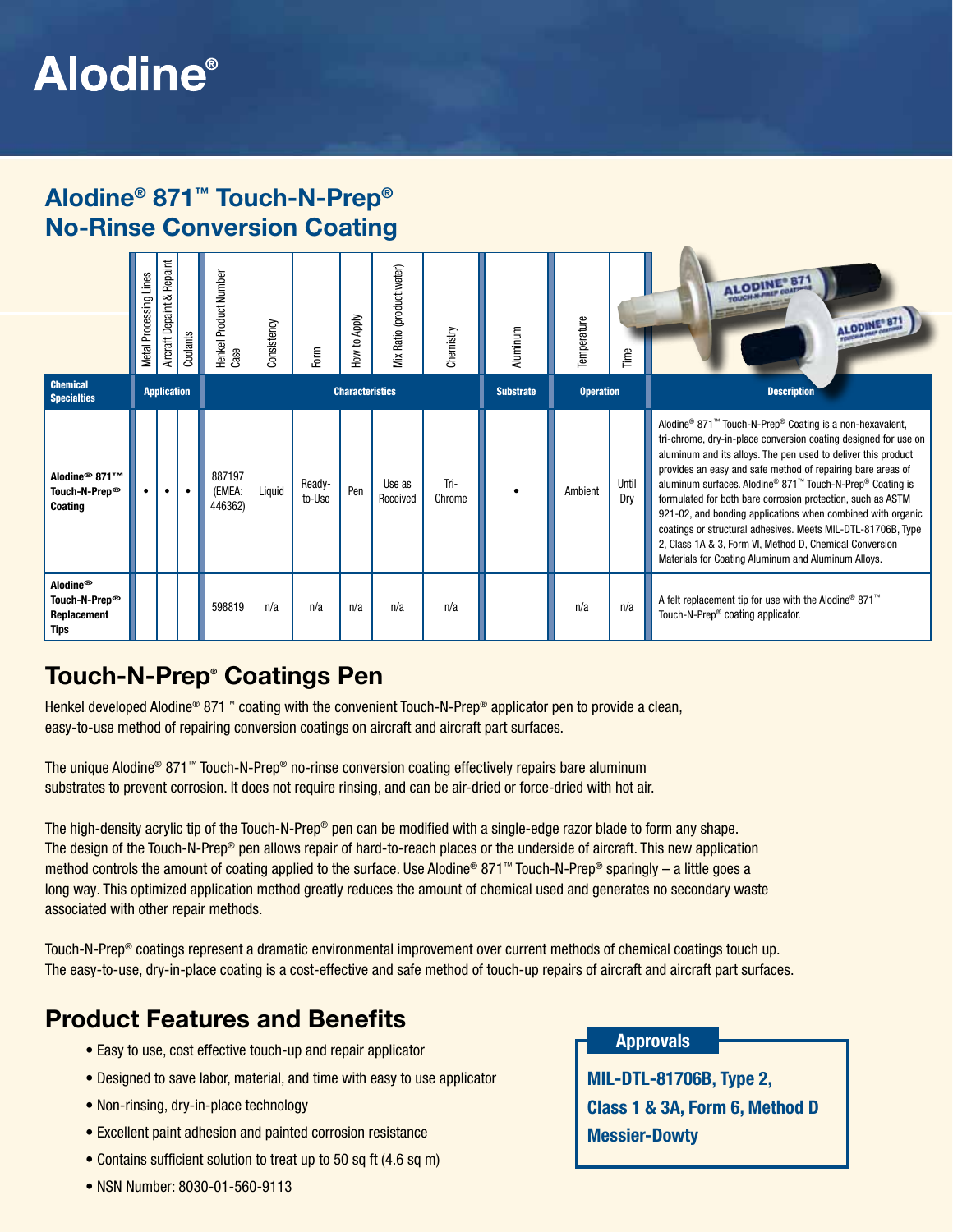## Pen Instructions

Touch-N-Prep® pens are designed for easy and safe repair of clean, bare, or previously painted aluminum surfaces. It is a non-rinse, dry-in-place application that can be applied using the following steps:



Before applying the coating, the treated surface must be cleaned using the following process:

- Use a moistened abrasive pad to remove oxides from the surface of the metal.
- Wipe substrate with a damp lint-free cloth to ensure complete removal of soils and dislodged oxides generated from the previous step.
- Allow surface to dry before Touch-N-Prep® application.



3.

upright, pop off the cap and hold the pen tip down onto a clean surface to begin the flow of solution to the tip. Do not twist or turn to remove the cap, since this may result in the pen leaking.



5.

Frequent short jabs to rewet the application tip are preferred to maintain constant coating weights and avoid over-wetting the felt tip.

Allow the Alodine®

Press the pen tip down on the surface until solution fills the pen tip. Apply the Alodine® 871™ solution to the metal surface with firm, smooth, even strokes, covering all edges. Overlap each stroke and allow to dry.



Always immediately replace the cap when not in use to avoid evaporation and contamination.

> ALODINE<sup>®</sup> 871 **ALODINE** COATINGS



Within 5 minutes of the first coat, apply a second coat at a 90° angle to the first coat with the same smooth, firm stroke.